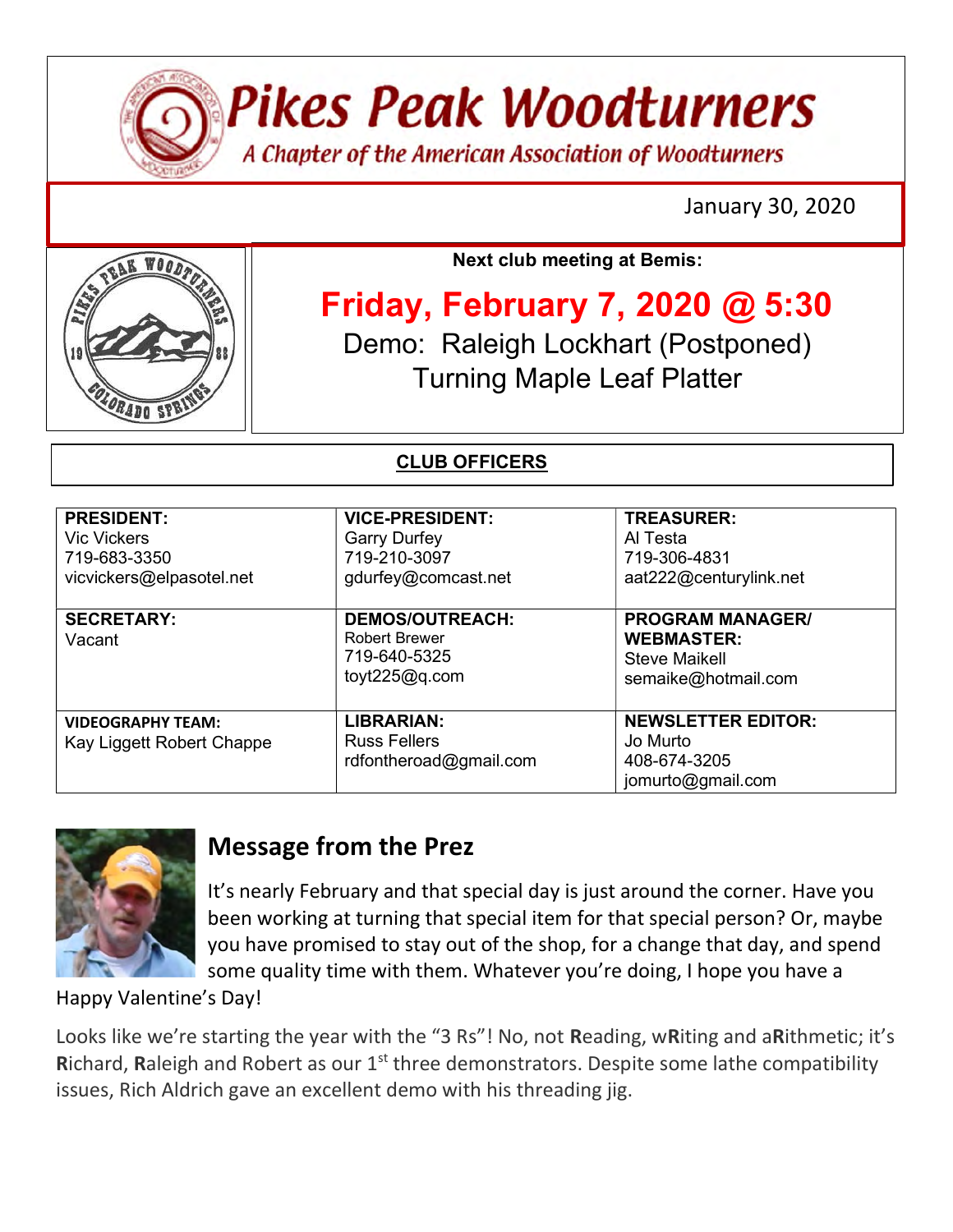Raleigh Lockhart will be our February Demonstrator showing us how he turns his maple leaves. Moving on to March we have Robert Brewer. The subject has not been finalized. Something you'd like to learn from him? Let us know.

In April we will bump the meeting a week to facilitate a demo by Matt Monaco. He does several different demos and we are seeking your input as to which one he presents. We are looking at possibly having him teach a class the next day if we have folks who want to attend.

You may or may not know that the Chapter conducts classes at Bemis. These classes help to pay our rent in lieu of cash money. The classes have become very popular and there are more signing up then we can handle in one session. Robert has agreed to add three extra classes each in February and March. Some will be on Sundays. The benefit of the extra classes is allowing us the use of the classroom for our own workshops. Want to help out? We need a few folks each session to cleanup, monitor safety of turners and assisting with instruction. If you're interested, contact Robert Brewer.

Please, Please, Please, we are still in need of a Chapter Secretary. Are you interested in helping out? No heavy lifting involved. If you can take the job, let me know at the meeting or shoot me an email. vicvickers@elpasotel.net

There are still open dates on our 2020 demonstration calendar. Do you have a demo you'd like to see? Better yet do you have a demo you would be willing to present? Either way get with Steve Maikell our Program Manager.

A reminder, there's no Presidents Challenge for February 2020 meeting. See you all at the next meeting on Friday, February 7<sup>th</sup>.

Until then be safe and keep on turning.

Vic

Picture from our January Club Meeting with Rich Aldrich and Threaded Box Demo

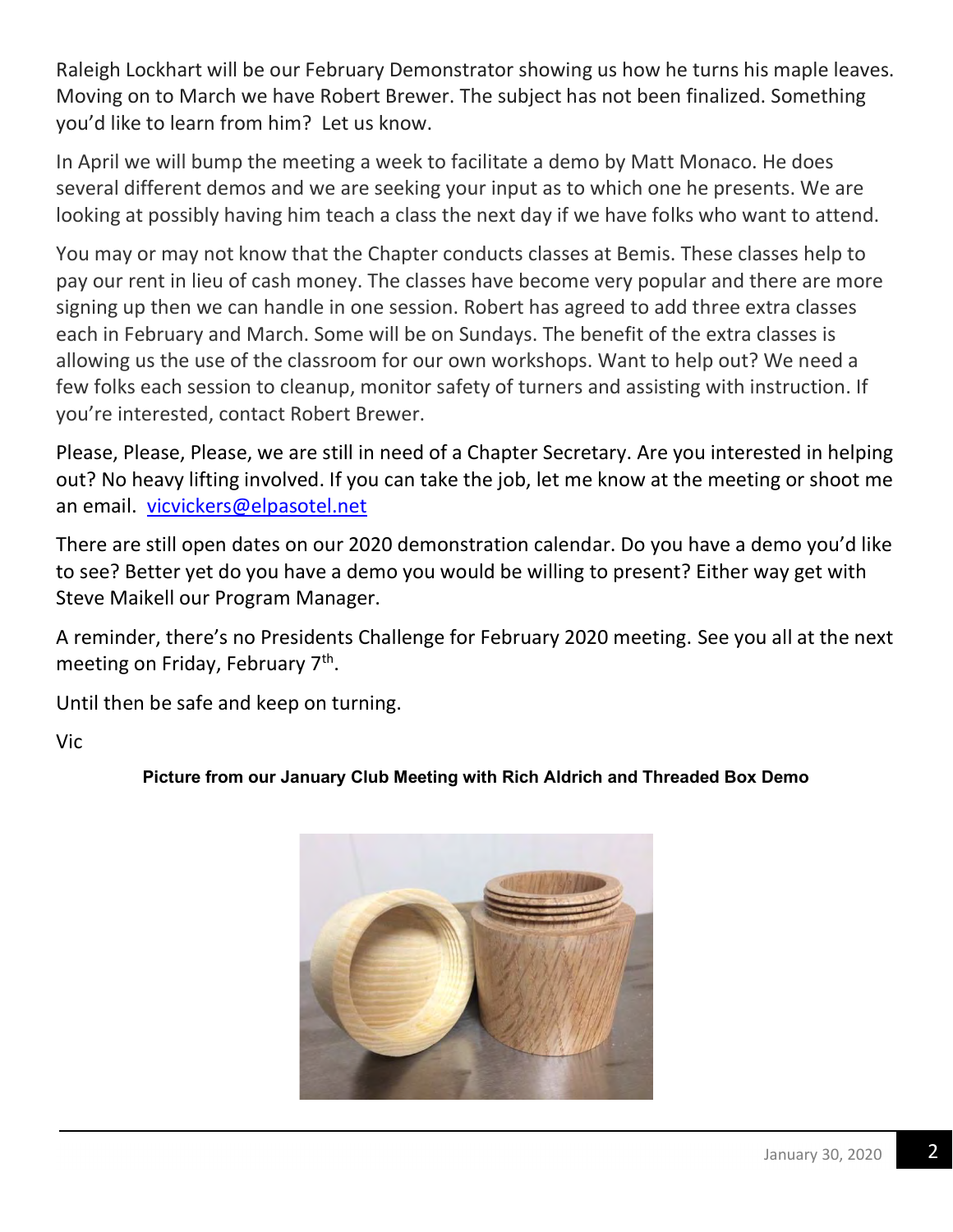### UPCOMING DEMONSTRATIONS

February 8: Raleigh Lockhart – Maple Leaf Platter



March 6: Robert Brewer demo TBD

April 10 (note date change) Matt Manaco (with possible workshop for members on April 11) What would you like to see Matt demo or teach in a Saturday workshop?

#### **DEMONSTRATORS**

Let any officer know if you are interested in doing a demo or if you know of a National turner you would like to see. Let's not rely on the same people every year. If you've done something interesting or think people will be interested in your work, PLEASE volunteer, even if it's something we've done in the past. There is always something to be learned.

#### NOTES FROM OUR JANUARY MEETING:

28 members attended.

The President's challenge from November's off-center turning participation was Kay Liggett, Richard Aldrich and Keith Smith.

Red Norden has the perpetual bowl for February!

We had four visitors: Brian, Kerry, David and Dianne.

#### Don't forget to renew your 2020 Membership dues!

Individual Membership \$30/Calendar Year (CY) Family Membership: \$50/CY Reciprocal membership \$20 (for those members who already belong to the Front Range or Pueblo Clubs) Please make checks payable to: Pikes Peak Woodturners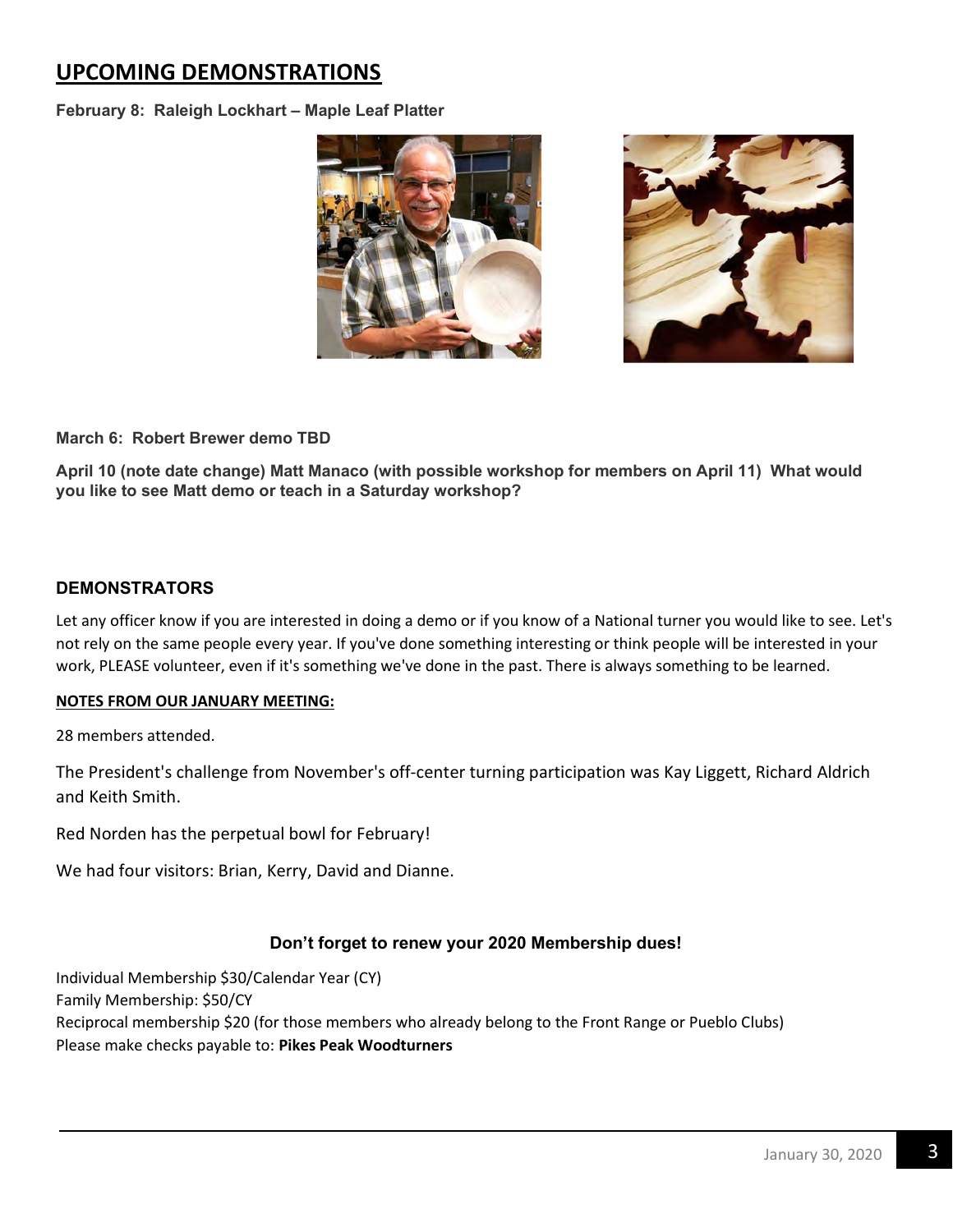

#### MONTHLY RAFFLE

Keep bringing in those pieces of wood or other turning supplies cluttering up your space!



#### Club Mentors

Dr Bob Gibbs -- basic turning techniques, bowls, platters, hollow forms, coring, drying and storing, bottle stoppers, natural edge work, winged bowls and boxes 488-9487

Dennis Korth -- teacher-coach 634-1260

Tony Bevis -- a professional turner 660-8305

Dennis Liggett -- a twist work specialist, teacher; 481-8754

Vic Vickers -- pen specialist, 683-3350

Scott Longberry -- 494-1265

Robert Brewer -- 640-5325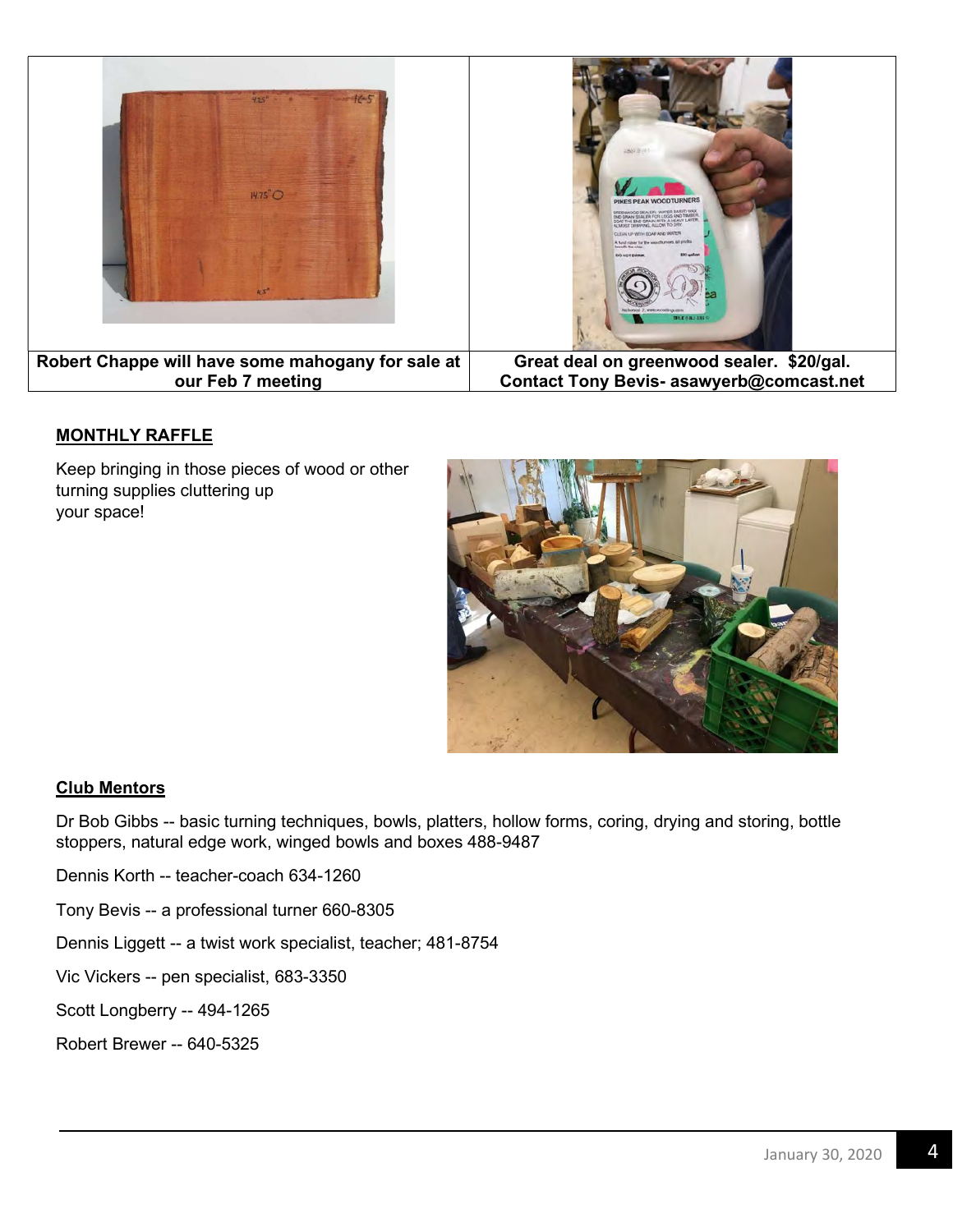## Bemis School of Art: Turning Classes for 2020

All classes held 9:30-3:00 Saturday, February 8 Turning a Bowl Sunday, February 9 Turning a Bowl Saturday, February 15 Turning a Bowl Sunday, February 16 Turning a Bowl Saturday, March 7 Turning a Platter Sunday, March 8 Turning a Platter Saturday, March 14 Turning a Platter Sunday, March 15 Turning a Platter

Don't forget that we have a training workshop this Saturday, February 1 (10am - 2pm) at Bemis for those interested in attending one of the classes above and helping out.

### Interested? Contact Steve Maikell 719-963-9931 semaike@hotmail.com

#### Show and Tell Form

You'll find a form like the one below on the table when you bring in pieces to share. These forms will help us credit pictures of your work in the newsletter. It should also make our Show and Tell time a bit more constructive.

|                                                                                                                                    | PPW Show and Tell                  |
|------------------------------------------------------------------------------------------------------------------------------------|------------------------------------|
| Name of Turner                                                                                                                     |                                    |
| Experience                                                                                                                         | Beginner / Intermediate / Advanced |
| Description of piece                                                                                                               |                                    |
| Description of turning                                                                                                             |                                    |
| Type of wood                                                                                                                       |                                    |
| Type of finish                                                                                                                     |                                    |
| Turner's comments: What was<br>successful, and what not? If<br>you were to make another<br>piece, what would you do<br>differently |                                    |
| Critique? Do you want your<br>piece critiqued>                                                                                     | Yes/No                             |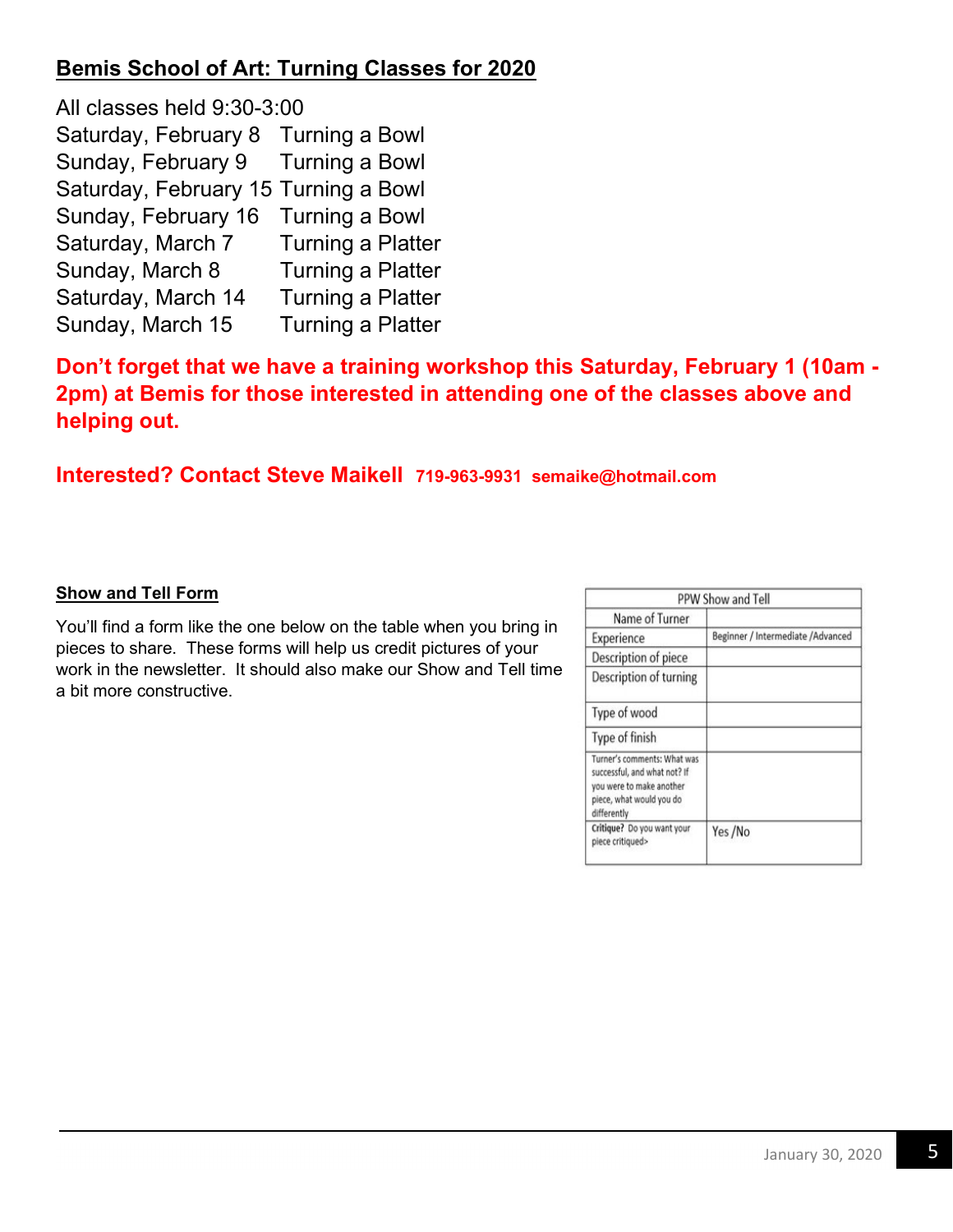## For Sale:

If you would like more pictures or information please call, text or email. Richard Aldrich 678-378-5990 bringiton2@bellsouth.net



# Basic Woodturning Safety Checklist

by Warnie Lore

http://www.mountaineerwoodturners.com/resources/article-library/warnie-lore/basic-woodturning-safety-

checklist.html

1. Prepare the turning blank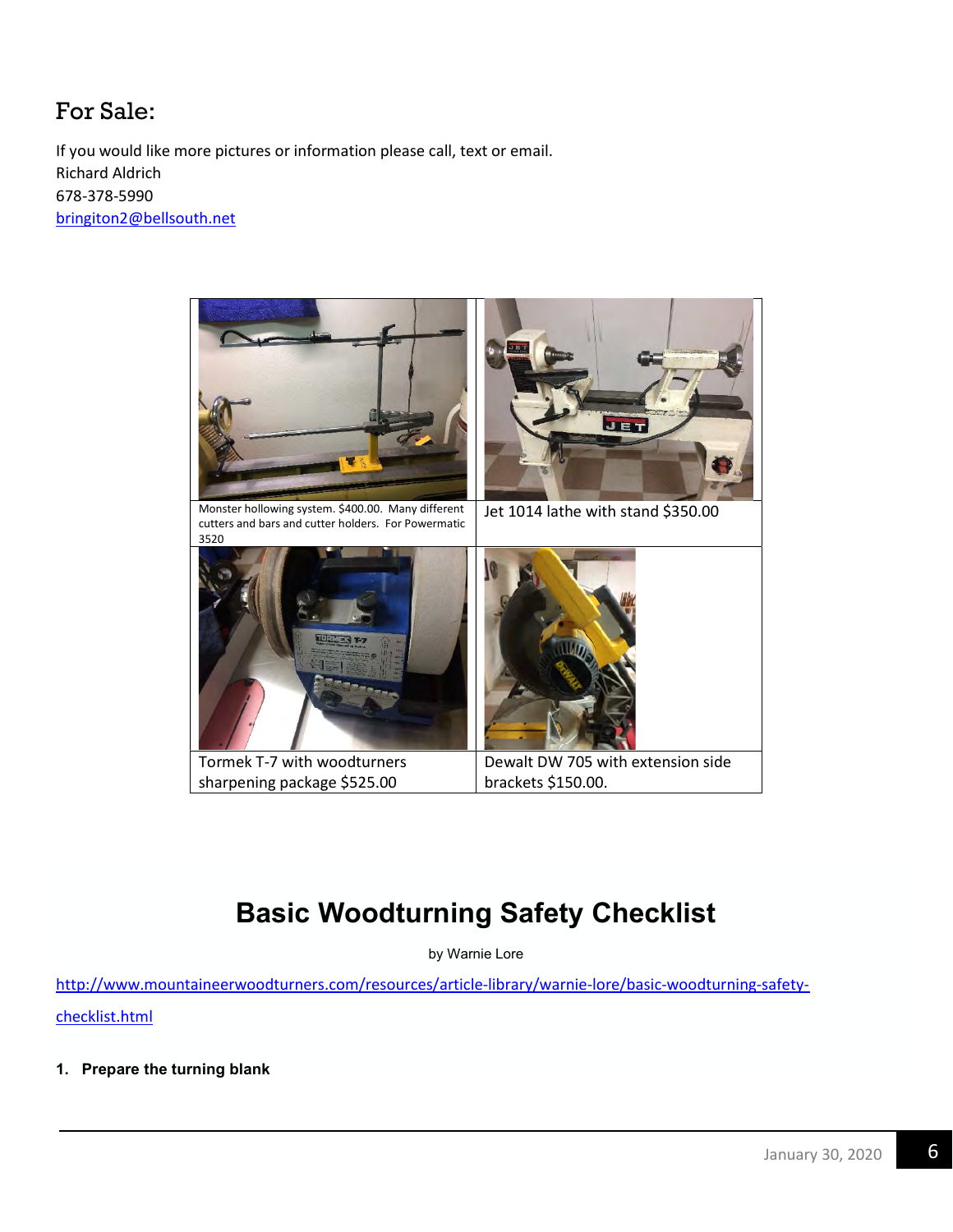When preparing a turning blank for mounting on the lathe, inspect it for cracks, splits, bark inclusions, knots, or irregular shapes that could result in separation of the blank into flying fragments or chunks as it spins on the lathe.

#### 2. Mounting the blank on the lathe

Make sure that the method you use to mount the blank on the lathe is appropriate and provides the necessary security for the size, shape and weight of the blank.

#### 3. Live center for security

Use a live center in the tailstock for added security whenever conditions allow.

#### 4. Lathe locking devices

Check that all locking levers on the tailstock, the toolrest and the toolrest base are tight and that any index locking device is disengaged.

#### 5. Rotation interference

Rotate the wood blank by hand after mounting it on the lathe to ensure that there is no interference.

#### 6. Tools

Select the appropriate tool for the operation that is to be performed (e.g., never, ever, attempt to use a roughing gouge on a bowl). Sharpen the tool! Gouges, skews and such must be essentially razor sharp. You may have to frequently sharpen/hone the tool as turning progresses.

#### 7. Face and eye protection

Face and eye protection are mandatory. A full face shield meeting or exceeding ANSI A87.1 is best. As a minimum, safety goggles or safety glasses with side shields should be used.

#### 8. Lung protection

Protect your lungs. Collection of wood dust at the source through a hood connected to a dust collector, by an overhead room air cleaner, or both, are good aids in protecting your lungs; but, they do not do the full job. A dust mask meeting or exceeding the NIOSH N95 standards is highly recommended.

#### 9. Hearing protection

Hearing protection may be needed in some circumstances, particularly during long turning sessions.

#### 10. Dress

Make sure that shirtsleeves, long hair, etc., cannot catch on the spinning wood or lathe parts.

#### 11. Chuck key, wrenches, index lock

Make sure that chuck key, wrenches, etc., are removed and that the index locking device is disengaged before turning on the lathe.

#### 12. Lathe speed

Check and adjust the lathe speed before turning on the lathe. Start at a slow speed for large or unbalanced blanks and incrementally increase the speed as the blank is trued up and comes into balance.

#### 13. Standing at the lathe

Stand to the side of the project blank, not behind or in front of it, when turning on the lathe. This applies to spectators as well as the turner. Be ready to switch the lathe off immediately in case of emergency.

#### 14. A-B-C rule

Engage the gouge or skew with the wood, keeping in mind the A-B-C rule:

- A- Anchor; first, anchor the tool on the tool rest
- B- Bevel; second, rub the bevel against the wood
- C- Cut; start the cut by rotating and/ or lifting the tool handle as appropriate for the tool